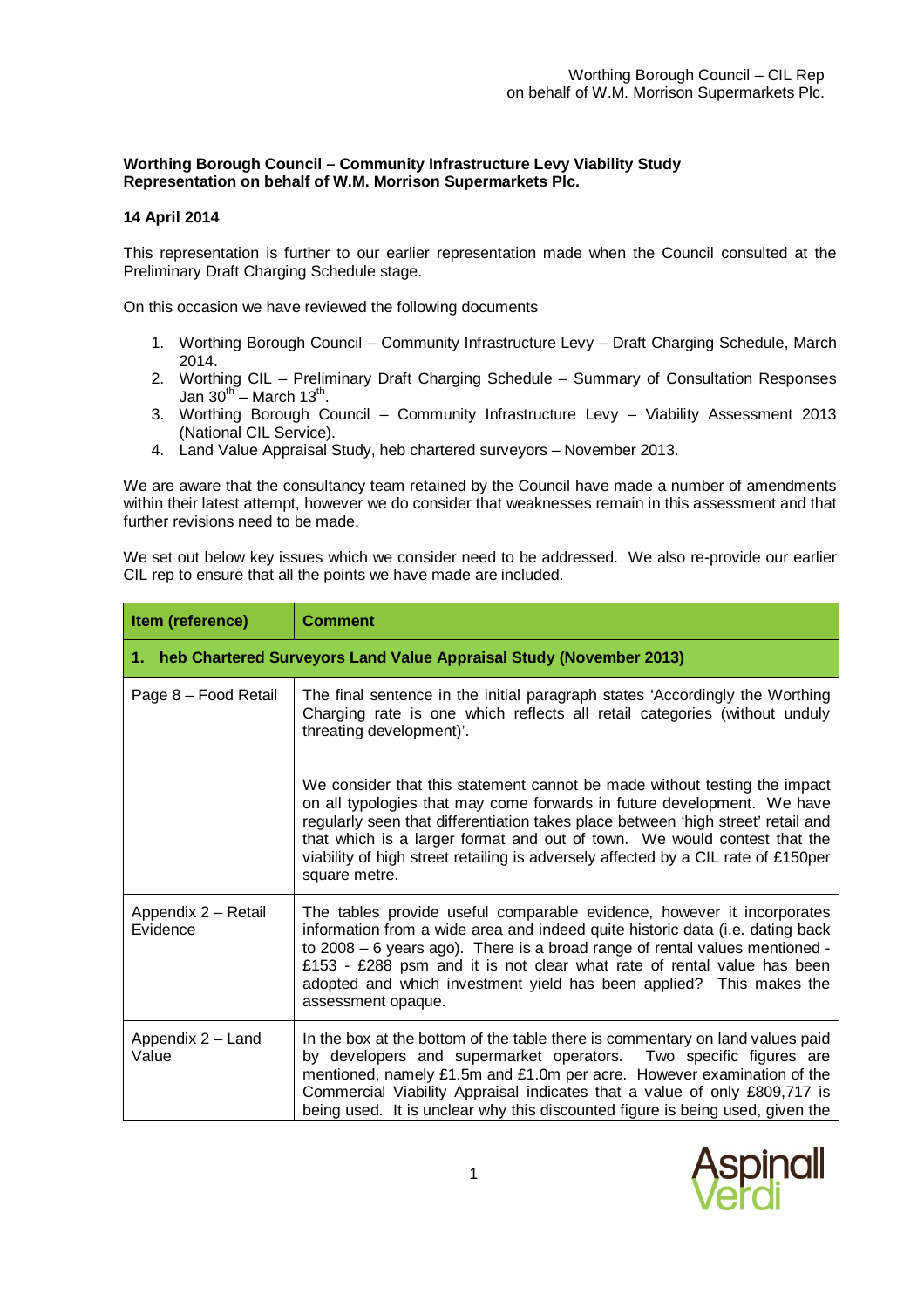| Item (reference)                                   | <b>Comment</b>                                                                                                                                                                                                                                                                                                                                                                                                                                |  |
|----------------------------------------------------|-----------------------------------------------------------------------------------------------------------------------------------------------------------------------------------------------------------------------------------------------------------------------------------------------------------------------------------------------------------------------------------------------------------------------------------------------|--|
|                                                    | evidence presented and comments made.                                                                                                                                                                                                                                                                                                                                                                                                         |  |
| gleeds, Construction Cost Study (May, 2012)<br>2.  |                                                                                                                                                                                                                                                                                                                                                                                                                                               |  |
|                                                    | We have repeated many of the comments we made previously as we<br>consider that these still remain unresolved.                                                                                                                                                                                                                                                                                                                                |  |
| Assumptions/<br>Clarifications (page 3)            | We would make the following observations:                                                                                                                                                                                                                                                                                                                                                                                                     |  |
|                                                    | No allowance for demolitions – some allowance should be included<br>$\bullet$<br>in the brownfield scenarios. Worthing is substantially urban and<br>developments are likely to occur on brownfield sites.                                                                                                                                                                                                                                    |  |
|                                                    | Site abnormal costs have been excluded - again, some allowance<br>٠<br>should be included for abnormals; particularly in respect of the<br>brownfield sites.                                                                                                                                                                                                                                                                                  |  |
|                                                    | Highways works outside the boundary of the site have been<br>$\bullet$<br>excluded - this is unrealistic for most supermarket development and<br>an allowance should be included in the retail scenarios (see<br>S106/278 below).                                                                                                                                                                                                             |  |
| Development Type<br>Costs (page 5)                 | The gleeds report sets out a range of construction cost figures $-$ min (£371<br>psm), max (£685 psm) and median (£610 psm). This is stated to be based<br>upon gleeds research and the BCIS.                                                                                                                                                                                                                                                 |  |
|                                                    | However, these costs appear to be extraordinarily low. For example, £1,344<br>psm is the average (mean) figures available on BCIS adjusted for Worthing<br>for supermarkets between 1,000 and 7,000 sqm (GFA - Ground Floor Area)<br>(as at April 2014). We understand that the cost assumed ignores 'fitting out'<br>costs we explain below that this is an inconsistent approach and that the<br>fitting out cost needs to be incorporated. |  |
| 3.                                                 | NCS, CIL Viability Assessment, October 2013                                                                                                                                                                                                                                                                                                                                                                                                   |  |
| Page $5 - Key$<br>Findings - Para 1.16             | We have not seen the appraisals upon which the figures being quoted are<br>based. It is therefore impossible for us to comment on whether these ranges<br>are appropriate.                                                                                                                                                                                                                                                                    |  |
|                                                    | We note the comment in terms of landowners 'expect significant premiums<br>in order to release sites' and this needs to be considered given that the<br>consultants appear to have reduced the site value below their own<br>presented information.                                                                                                                                                                                           |  |
| Page 27 -<br>Commercial - Para<br>4.14             | We have not been provided with the financial appraisals which evidence the<br>information and conclusions being presented here. It is therefore difficult to<br>comment appropriately on the conclusions.                                                                                                                                                                                                                                     |  |
| Page 38 - Site<br>Specific Appraisals<br>Para 8.14 | We have only one financial appraisal to review. We would specifically<br>comment on this below                                                                                                                                                                                                                                                                                                                                                |  |
|                                                    | Professional fees – a figure of 8% has been adopted and we would                                                                                                                                                                                                                                                                                                                                                                              |  |

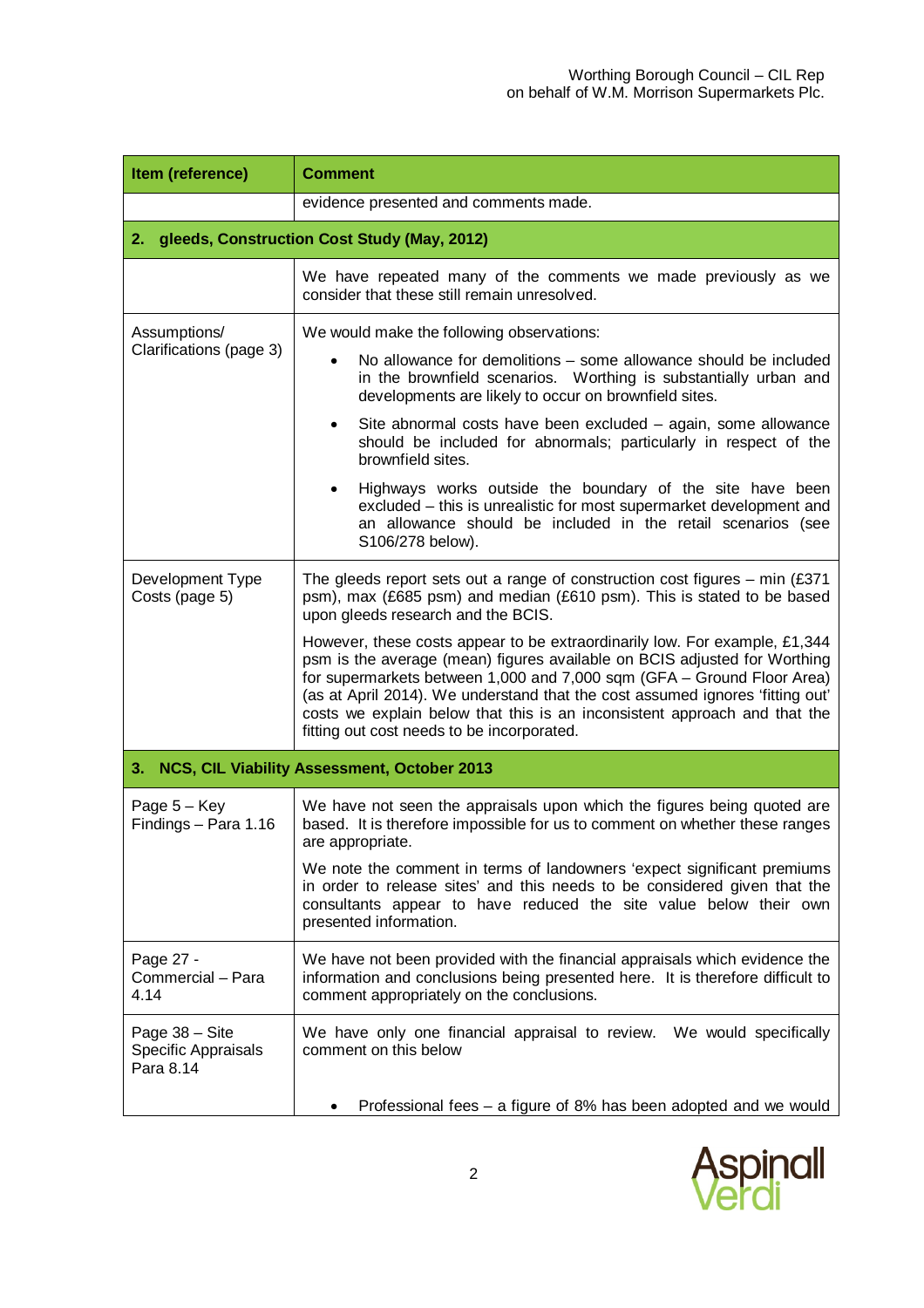| Item (reference)                             | <b>Comment</b>                                                                                                                                                                                                               |
|----------------------------------------------|------------------------------------------------------------------------------------------------------------------------------------------------------------------------------------------------------------------------------|
|                                              | expect this to be within a range of 10-12.5% of costs – reflecting the<br>complexity and scale of schemes                                                                                                                    |
|                                              | Purchaser's $costs - it$ is normal with commercial appraisals to<br>deduct purchaser's costs (as such properties are normally acquired<br>by investors) and as such it is the 'net' price which is paid to the<br>developer. |
|                                              | Planning Obligations – we consider that the allowance made is too s<br>small for a large scheme which will have 'local' costs and<br>requirements. This figure in our clients experience can be up to<br>£0.5m.              |
|                                              |                                                                                                                                                                                                                              |
| <b>Table 1 – DCS Representation Comments</b> |                                                                                                                                                                                                                              |

We consider that the foregoing points must be considered in terms of the CIL analysis and setting. We have already mentioned that we have repeated our earlier representation below and we would draw your attention to comments made within that earlier representation too.

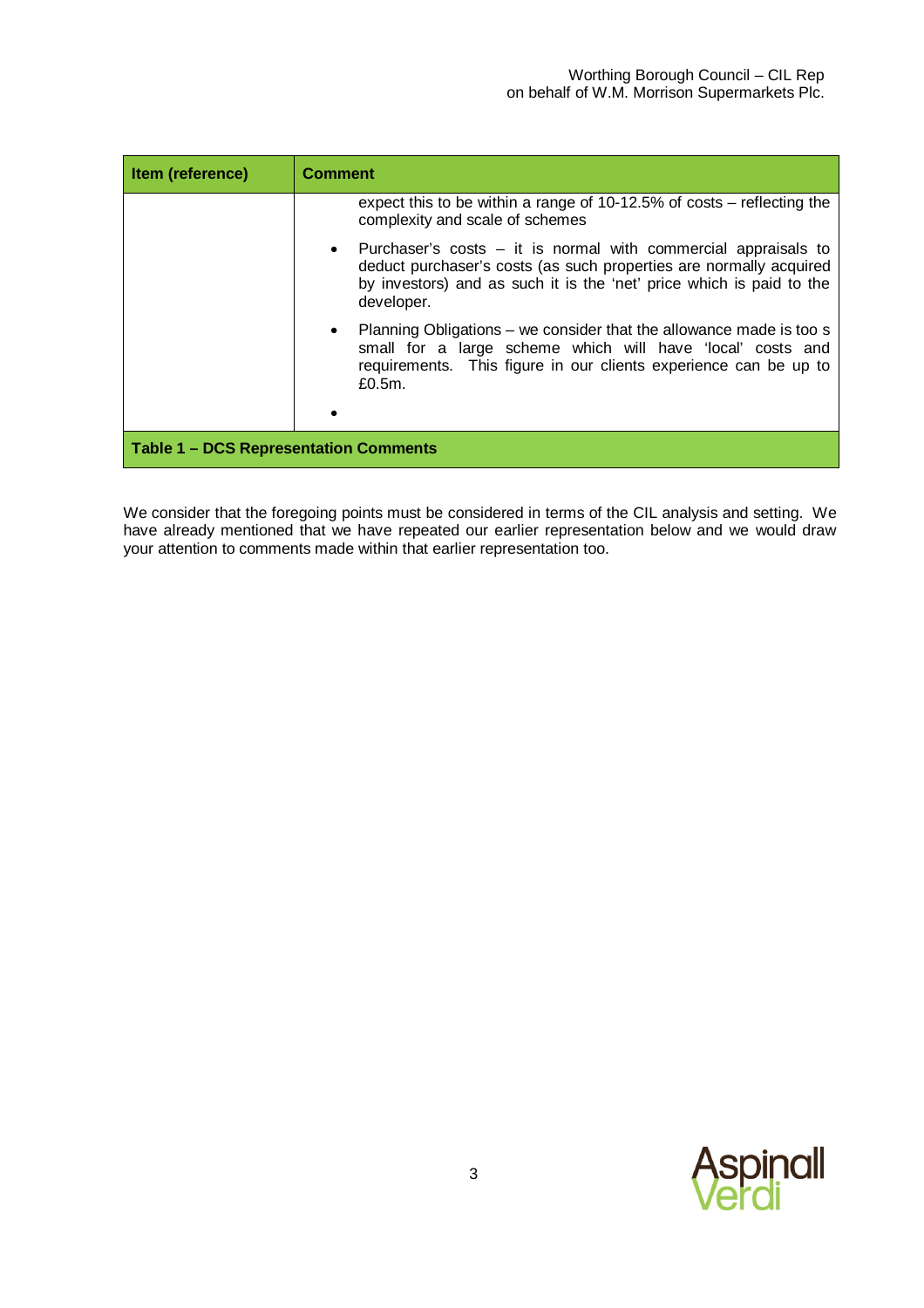# **Worthing Borough Council – Community Infrastructure Levy PDCS Viability Study Representation on behalf of W.M. Morrison Supermarkets Plc.**

### **4 March 2013**

This representation has been prepared in response to the consultation launched by Worthing Borough Council in respect of their: Community Infrastructure Levy Viability Assessment (December 2012); Land Value Appraisal Study (August 2012); Construction Cost Study (May, 2012); and Preliminary Draft Charging Schedule (January 2013). We are instructed by W.M. Morrison Plc. to make representations on their behalf.

#### **Introduction**

Aspinall Verdi Limited, Chartered Surveyors are property regeneration and development consultants. We have direct experience of advising both public and private sector clients with respect to development viability, S106 and planning gain matters. The firm has a thorough understanding of property markets, valuation, development economics, and delivery.

This representation has been prepared by Atam Verdi, BSc (Hons) MRICS, Registered Valuer. Atam is a founder Director of AspinallVerdi and has 20 years post qualification experience in the planning and development consultancy sector. He has been based in London and Leeds and has advised on projects throughout England.

This submission has been prepared to support further representations by Peacock & Smith town planning consultants for W.M. Morrison PLC.

For the purposes of these representations we have reviewed the following documents:

- 1. HEB, Chartered Surveyors Land Value Appraisal Study (August 2012);
- 2. Gleeds, Construction Cost Study (May, 2012)
- 3. NCS, Community Infrastructure Levy Viability Assessment (December 2012);
- 4. Worthing Borough Council, Preliminary Draft Charging Schedule (January 2013);

## **General Comments**

Prior to making specific comments in response to the consultation questions that have been raised we draw attention to the following points.

The interrelationship of CIL and site specific S106 is critical to the commercial viability of larger development and regeneration projects such as food stores. In many cases the food store is linked to a wider development scheme or masterplan involving other uses and infrastructure such as roads. Therefore the preparation and inclusion of infrastructure elements to the Regulation 123 List needs to be clearly defined and understood to avoid double counting (known as 'double-dipping'<sup>1</sup>). Typical 'site specific' S106/S278 costs that will be outwith the Regulation 123 List should be factored into the CIL Viability Modelling.

At this stage this representation is based on the information provided. The Council will consult again and as such that we will have the opportunity to review further work and changes proposed.

 $\overline{a}$ <sup>1</sup> See Paragraph 84-92, pp 21-23, DCLG Community Infrastructure Levy Guidance, December 2012

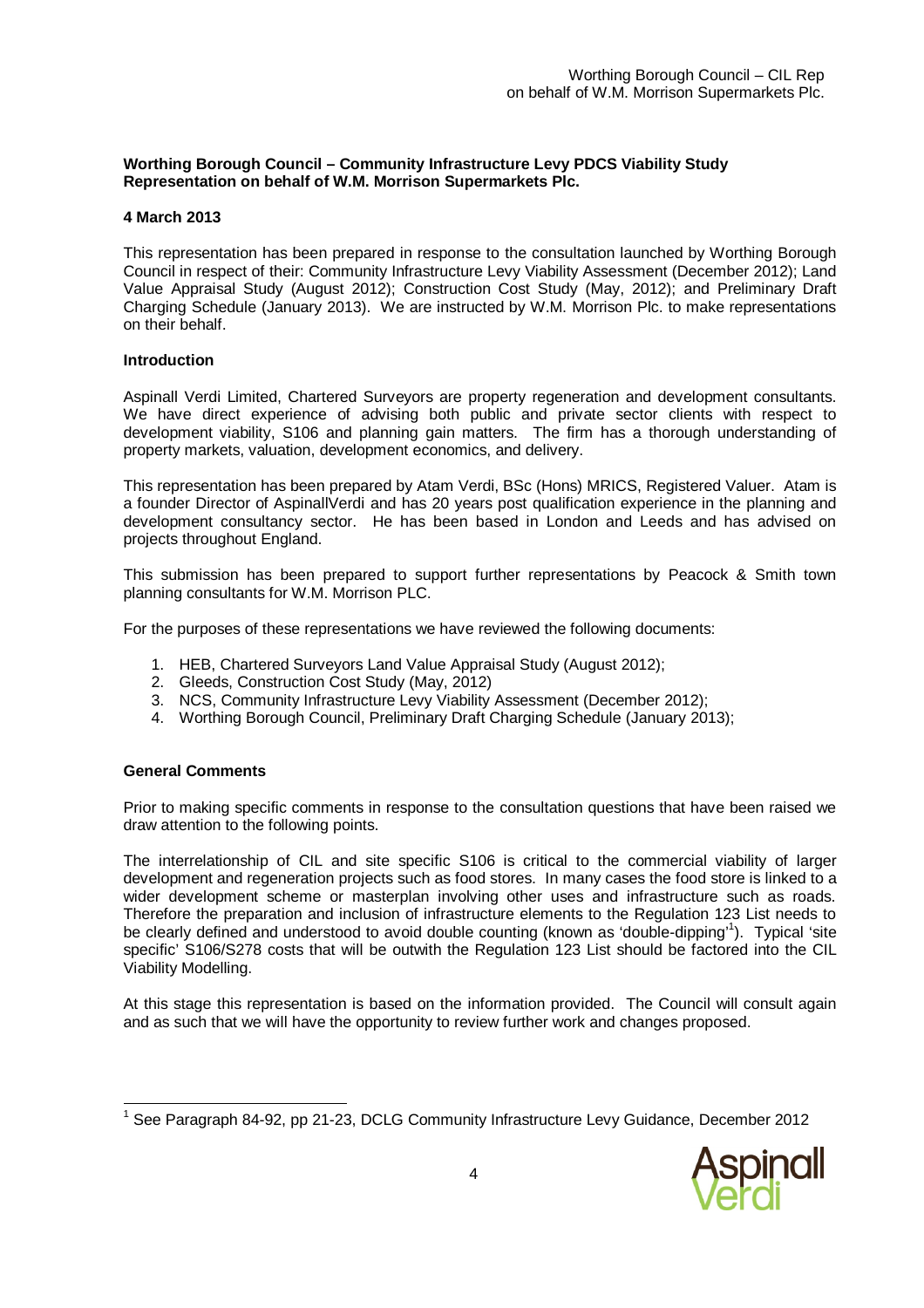# **Specific Comments**

The following specific comments have been made referring to the separate reports reviewed and the respective paragraph numbers.

| Item (reference)                                                    | <b>Comment</b>                                                                                                                                                                                                                                                                                                                                                                                     |  |
|---------------------------------------------------------------------|----------------------------------------------------------------------------------------------------------------------------------------------------------------------------------------------------------------------------------------------------------------------------------------------------------------------------------------------------------------------------------------------------|--|
| 4. heb Chartered Surveyors Land Value Appraisal Study (August 2012) |                                                                                                                                                                                                                                                                                                                                                                                                    |  |
| The Evidence Base<br>(page 6)                                       | We concur with the approach of using 'real world' market comparable<br>transactions wherever possible to support the evidence base. This is much<br>more satisfactory than an academic 'existing use value + premium' approach<br>(see below).                                                                                                                                                     |  |
| Procedure &<br>Methodology (page<br>24)                             | ditto                                                                                                                                                                                                                                                                                                                                                                                              |  |
| <b>Valuation Uncertainty</b><br>(page 27)                           | We note the concerns in respect of market uncertainty, which makes<br>comparable analysis very difficult - particularly for land transactions and on<br>Notwithstanding this uncertainty, this is still<br>a Borough wide basis.<br>preferable to the existing use value + premium approach to land value.                                                                                         |  |
| <b>Food Retail market</b><br>commentary (pp 32-<br>33)              | We understand that the NCS appraisals have been based on 3,000 sqm<br>units at a rent of £150 sqm rent @ 6% yield.                                                                                                                                                                                                                                                                                 |  |
|                                                                     | No explanation has been given as to why this specific size (3,000 sqm) has<br>been selected. The size selected is relatively small and we would consider<br>that most foodstore operators would have formats which are larger, and thus<br>would involve greater land take and indeed additional costs of development.<br>A typology in the order of 5,000 to 6,000 sqm would be more appropriate. |  |
|                                                                     | The heb report is silent on the land value for retail uses. It is therefore not<br>clear what 'threshold' land value has been incorporated into the NCS CIL<br>models. We would like this information to be provided such that the<br>formulation of the CIL is clear and transparent.                                                                                                             |  |
| gleeds, Construction Cost Study (May, 2012)<br>5.                   |                                                                                                                                                                                                                                                                                                                                                                                                    |  |
| Assumptions/<br>Clarifications (page 3)                             | We would make the following observations:                                                                                                                                                                                                                                                                                                                                                          |  |
|                                                                     | No allowance for demolitions – some allowance should be included<br>$\bullet$<br>in the brownfield scenarios. Worthing is substantially urban and<br>developments are likely to occur on brownfield sites.                                                                                                                                                                                         |  |
|                                                                     | Site abnormal costs have been excluded – again, some allowance<br>should be included for abnormals; particularly in respect of the<br>brownfield sites.                                                                                                                                                                                                                                            |  |
|                                                                     | Highways works outside the boundary of the site have been<br>excluded - this is unrealistic for most supermarket development and<br>an allowance should be included in the retail scenarios (see<br>S106/278 below).                                                                                                                                                                               |  |

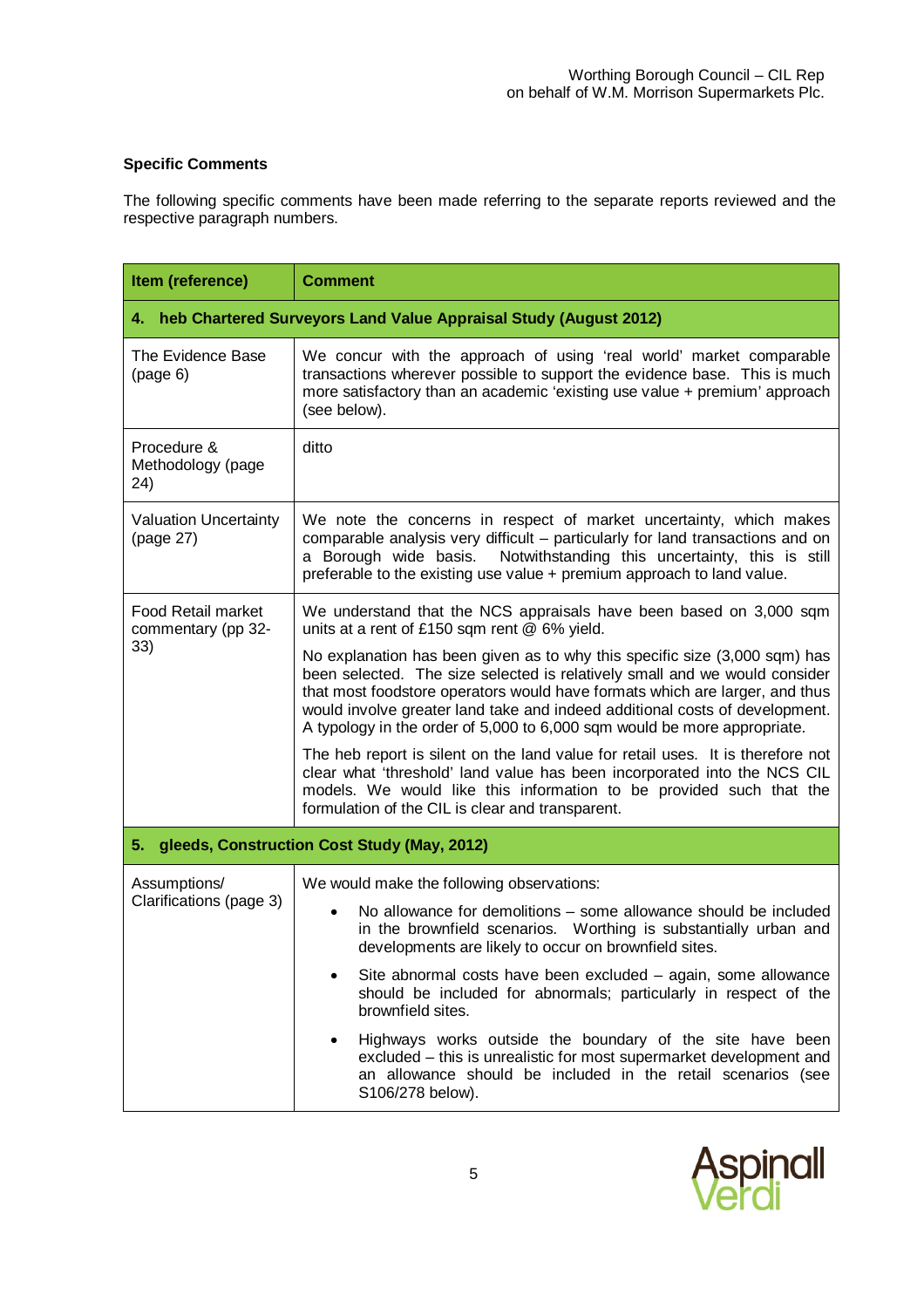| Item (reference)                                                     | <b>Comment</b>                                                                                                                                                                                                                                                                                                                                                                                                                                                                                                                                                                                                                                                                |
|----------------------------------------------------------------------|-------------------------------------------------------------------------------------------------------------------------------------------------------------------------------------------------------------------------------------------------------------------------------------------------------------------------------------------------------------------------------------------------------------------------------------------------------------------------------------------------------------------------------------------------------------------------------------------------------------------------------------------------------------------------------|
| Development Type<br>Costs (page 5)                                   | The gleeds report sets out a range of construction cost figures $-$ min (£371)<br>psm), max (£685 psm) and median (£610 psm). This is stated to be based<br>upon gleeds research and the BCIS.                                                                                                                                                                                                                                                                                                                                                                                                                                                                                |
|                                                                      | However, these costs appear to be extraordinarily low. For example, £1,110<br>psm is the average (mean) figures available on BCIS adjusted for the South<br>East (excluding Greater London) for supermarkets between 1,000 and 7,000<br>sqm (GFA - Ground Floor Area) (as at February 2013). It is unfortunate that<br>even though Chartered Quantity Surveyors have been employed, the basis<br>of construction costs is not clear. For example such low costs may be<br>explained due to exclusion of external works and other similar items which<br>form the overall costs of a scheme. With larger developments (i.e.<br>foodstores) such costs can be very significant. |
| 6.                                                                   | NCS, CIL Viability Assessment, December 2012                                                                                                                                                                                                                                                                                                                                                                                                                                                                                                                                                                                                                                  |
| Methodology - Exec<br>Summary (para 1.3 -<br>1.4)                    | We agree in principle with the methodology adopted. We concur that the<br>residual valuation approach in this high level context should act as a guide to<br>the potential to impose a levy.                                                                                                                                                                                                                                                                                                                                                                                                                                                                                  |
|                                                                      | However, residual appraisals are only appropriate so long as the underlying<br>assumptions are robust enough to validate the results of the appraisals.                                                                                                                                                                                                                                                                                                                                                                                                                                                                                                                       |
|                                                                      | It is important to note that:                                                                                                                                                                                                                                                                                                                                                                                                                                                                                                                                                                                                                                                 |
|                                                                      | The development appraisals have not been provided. The work<br>$\bullet$<br>presented lacks transparency.                                                                                                                                                                                                                                                                                                                                                                                                                                                                                                                                                                     |
|                                                                      | It is not transparent which construction costs from the range<br>$\bullet$<br>provided by gleeds have been used in the<br>appraisal<br>(notwithstanding the fact that we consider all the gleeds costs to be<br>low).                                                                                                                                                                                                                                                                                                                                                                                                                                                         |
|                                                                      | The heb values report does not make any recommendation as to<br>$\bullet$<br>retail land values and therefore it is not transparent as to the<br>threshold land values adopted in the NCS appraisals.                                                                                                                                                                                                                                                                                                                                                                                                                                                                         |
|                                                                      | The heb values report does make reference to store size, rent and<br>٠<br>yield, but it is not clear whether these figures have been carried<br>through to the NCS appraisals.                                                                                                                                                                                                                                                                                                                                                                                                                                                                                                |
|                                                                      | Without such information a critical appraisal of the applicability of the<br>underlying assumptions, and thus the basis of the CIL charge is not<br>possible. The evidence base and appraisals should be published.                                                                                                                                                                                                                                                                                                                                                                                                                                                           |
| <b>Viability Assessment</b><br>Model (para 3.10 -<br>3.12 and Table) | We concur with the general approach set out in the table, subject to the<br>underlying appraisal assumptions being correct.                                                                                                                                                                                                                                                                                                                                                                                                                                                                                                                                                   |
| Market Value<br>Benchmarking (Para<br>3.20 and 3.21)                 | We concur that market value benchmarking is the preferred approach to the<br>land valuation. The evidence base for such must however be robust (see<br>comments above) and the assumed values must be made explicit. The<br>report lacks any information on the actual assumptions adopted or the                                                                                                                                                                                                                                                                                                                                                                             |

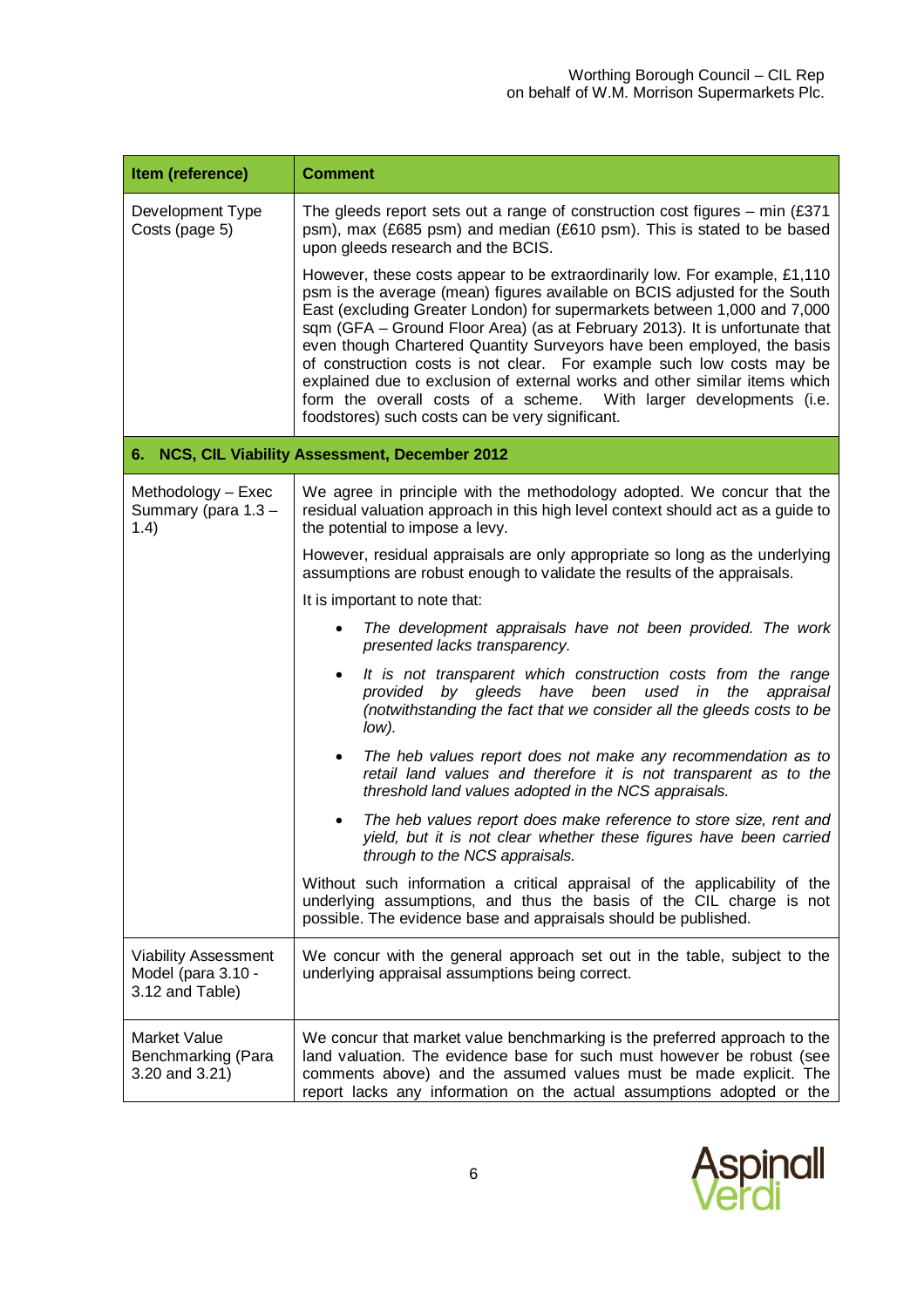| Item (reference)                           | <b>Comment</b>                                                                                                                                                                                                                                                                                                                                                                                                                                                                                                                                                                                                                                                             |
|--------------------------------------------|----------------------------------------------------------------------------------------------------------------------------------------------------------------------------------------------------------------------------------------------------------------------------------------------------------------------------------------------------------------------------------------------------------------------------------------------------------------------------------------------------------------------------------------------------------------------------------------------------------------------------------------------------------------------------|
|                                            | evidence base for arriving at such values.                                                                                                                                                                                                                                                                                                                                                                                                                                                                                                                                                                                                                                 |
|                                            | This approach is recommended by the RICS in Financial viability in planning,<br>1st edition guidance note GN 94/2012, (August 2012). This is a much more<br>'market facing' and less theoretical in its approach. The RICS guidance<br>emphasises throughout the importance of using market evidence as the best<br>indicator of the behaviour of willing buyers and willing sellers in the market,<br>as envisaged by the NPPF. The Guidance warns that where planning<br>obligation liabilities reduce the site value to the landowner and return to the<br>developer below an appropriate level, land will not be released and / or<br>development will not take place. |
|                                            | We would support the assertion in the NCS report that where landowners<br>consider that there is prospect of securing developments on their site that<br>yield high value, their aspirations to secure higher land values will be<br>prevalent. Land owners are likely to "hold out" until they have explored their<br>potential returns fully, and may not sell the site if the proposed returns are<br>below their expectations.                                                                                                                                                                                                                                         |
|                                            | In many cases landowners have not fully discounted the value of their land<br>following the credit crunch and the land market price correction is still taking<br>place. This is particularly relevant for sites that have the potential for the<br>delivery of retail schemes, where the market remains buoyant. In the case<br>of retail developments, landowners are likely to hold out for the highest value<br>and are unlikely to accept a reduction in their land value for CIL.                                                                                                                                                                                    |
| Development<br>Scenarios (para 4.14)       | As commented above, no explanation has been given as to why this specific<br>size (3,000 sqm) has been selected. The size selected is small and we<br>would consider that most foodstore operators would have formats which are<br>significantly larger, and thus would involve greater land take and indeed<br>additional costs of development. A typology in the order of 5,000 to 6,000<br>sqm would be more appropriate.                                                                                                                                                                                                                                               |
| Abnormal Costs (para<br>4.17)              | Most supermarket developments will inevitability encounter some abnormal<br>costs. This is even more likely in the context of brownfield sites. An explicit<br>allowance should be made in the appraisal to reflect abnormal costs and/or<br>a significant 'contingency' as would be reflected in the development industry.<br>Such costs could include demolition, remediation, utilities, etc.<br>For a<br>development on a site of say 1.5 to 2 Ha such costs would be very<br>significant.                                                                                                                                                                             |
| <b>Planning Obligations</b><br>(para 4.18) | Site specific planning obligations should be included in the appraisal model<br>in order to avoid 'double dipping' (see above). For a large foodstore such<br>costs could be in the order of £0.5m for S106 and £0.5m for S278<br>agreements.                                                                                                                                                                                                                                                                                                                                                                                                                              |
| Developers Profit<br>(4.19)                | A 17.5% return is too low. We would suggest that the developers profit level<br>for the retail foodstore option is increased to 25% on cost based on:                                                                                                                                                                                                                                                                                                                                                                                                                                                                                                                      |
|                                            | Developer's site assembly risk;                                                                                                                                                                                                                                                                                                                                                                                                                                                                                                                                                                                                                                            |
|                                            | Holding costs and timescales to secure returns can be very long;<br>٠                                                                                                                                                                                                                                                                                                                                                                                                                                                                                                                                                                                                      |
|                                            | Funding costs and risks where even for prime supermarket                                                                                                                                                                                                                                                                                                                                                                                                                                                                                                                                                                                                                   |

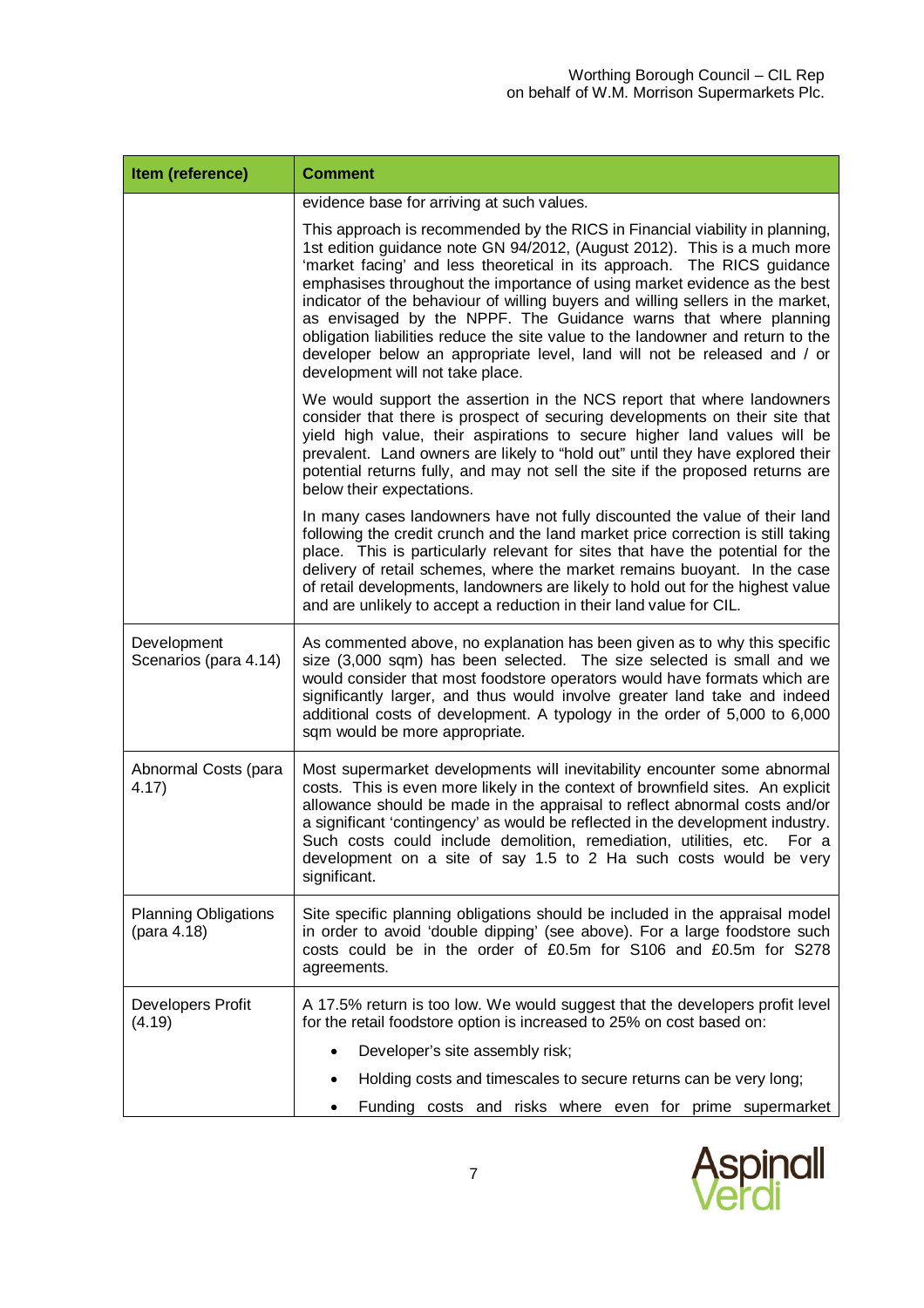| Item (reference)                                  | <b>Comment</b>                                                                                                                                                                                                                                                                                                                                                                                                                         |
|---------------------------------------------------|----------------------------------------------------------------------------------------------------------------------------------------------------------------------------------------------------------------------------------------------------------------------------------------------------------------------------------------------------------------------------------------------------------------------------------------|
|                                                   | developments, bank finance is scarce and requires developers to<br>contribute large amounts of equity;                                                                                                                                                                                                                                                                                                                                 |
|                                                   | Planning costs and risks.                                                                                                                                                                                                                                                                                                                                                                                                              |
| <b>Appraisal Results</b><br>(Tables page 30)      | No actual development appraisals have been made available therefore<br>we have not been able to review the models to comment on the<br>proposed maximum CIL Rates.                                                                                                                                                                                                                                                                     |
|                                                   | Notwithstanding this, we find the results extraordinarily high based upon our<br>nationwide CIL experience. Furthermore, the maximum CIL rates presented<br>are not based on clearly evidenced information as required by the CIL<br>guidance:                                                                                                                                                                                         |
|                                                   | "Charging authorities need to demonstrate that their proposed CIL rate or<br>rates are informed by 'appropriate available' evidence and consistent with<br>that evidence across their area as a whole." (DCLG, December 2012)                                                                                                                                                                                                          |
| Recommended CIL<br>Rates (para 8.18 and<br>table) | The CIL rate for retail of £150 psm is noted and requires review in light of the<br>comments made within this representation.                                                                                                                                                                                                                                                                                                          |
|                                                   | The rates presented as maximum CIL rates appear extraordinarily high and<br>these are not evidenced in any of the reports through the provision of any<br>information that used to arrive at the underlying assumptions. Despite the<br>major discounting of the proposed maximum CIL rates we would assert that<br>these rates are extremely optimistic and that the report and its associated<br>costs and values are not evidenced. |
| <b>Table 1 - Representation Comments</b>          |                                                                                                                                                                                                                                                                                                                                                                                                                                        |

## **Summary and Conclusions**

We are pleased to have been given this opportunity to comment on the Worthing Borough Council CIL preliminary proposals and would like to register our interest in receiving details of the Draft Charging Schedule for consultation.

The work undertaken to date has been substantial, however in our view makes several optimistic assumptions, lacks clear rationale for the assumptions used and is missing the development appraisals to allow analysis. The fact that separate reports are presented suggests a piecemeal approach that lacks a consistent rationale. This is unsatisfactory and must be addressed. A great deal of further work and revisions are needed in order to reflect the observations above and particularly:

- 1. The full development appraisals need to be provided;
- 2. All assumptions relating costs values need to be made explicit and be clearly evidenced. We would expect sourced market evidence and rationale for the appraisal inputs, such as rents, values, land values, and construction costs. We would recommend that these be included so that a key aspect of the CIL calculation is clearly evidenced.
- 3. The level of developers' profit should be increased.
- 4. We would recommend a revised approach to the generic one size scheme, which does not accurately reflect actual store sizes (and thus the associated costs/values). The analysis should